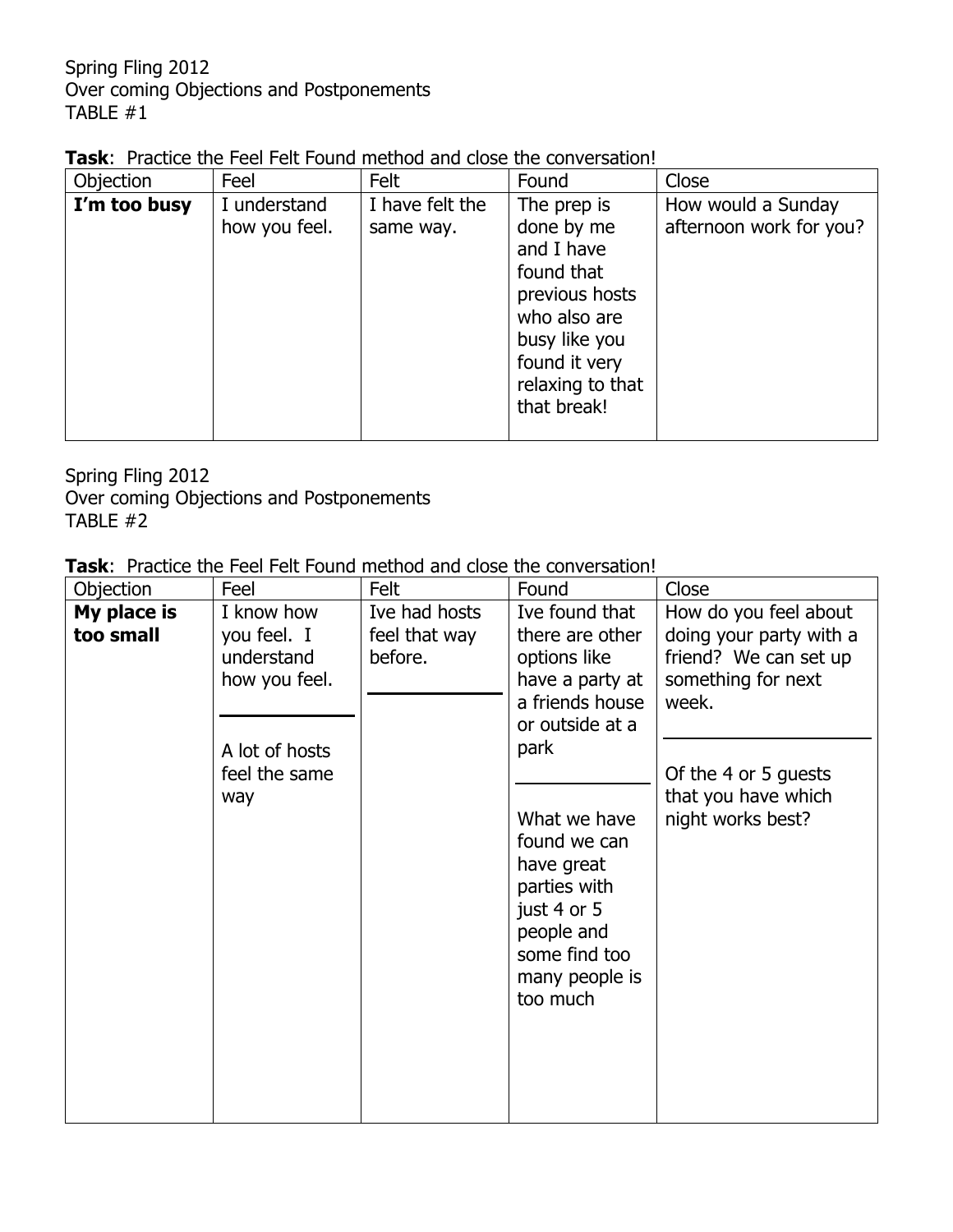Over coming Objections and Postponements TABLE #3

| Objection                                              | Feel | Felt | Found | Close |
|--------------------------------------------------------|------|------|-------|-------|
| My friends all<br>work and<br>have very<br>little time |      |      |       |       |
|                                                        |      |      |       |       |

Task: Practice the Feel Felt Found method and close the conversation!

Spring Fling 2012 Over coming Objections and Postponements TABLE #4

| Objection                      | Feel | Felt | Found | Close |
|--------------------------------|------|------|-------|-------|
| <b>Everyone has</b><br>all the |      |      |       |       |
| <b>Tupperware</b><br>they need |      |      |       |       |
|                                |      |      |       |       |
|                                |      |      |       |       |
|                                |      |      |       |       |
|                                |      |      |       |       |
|                                |      |      |       |       |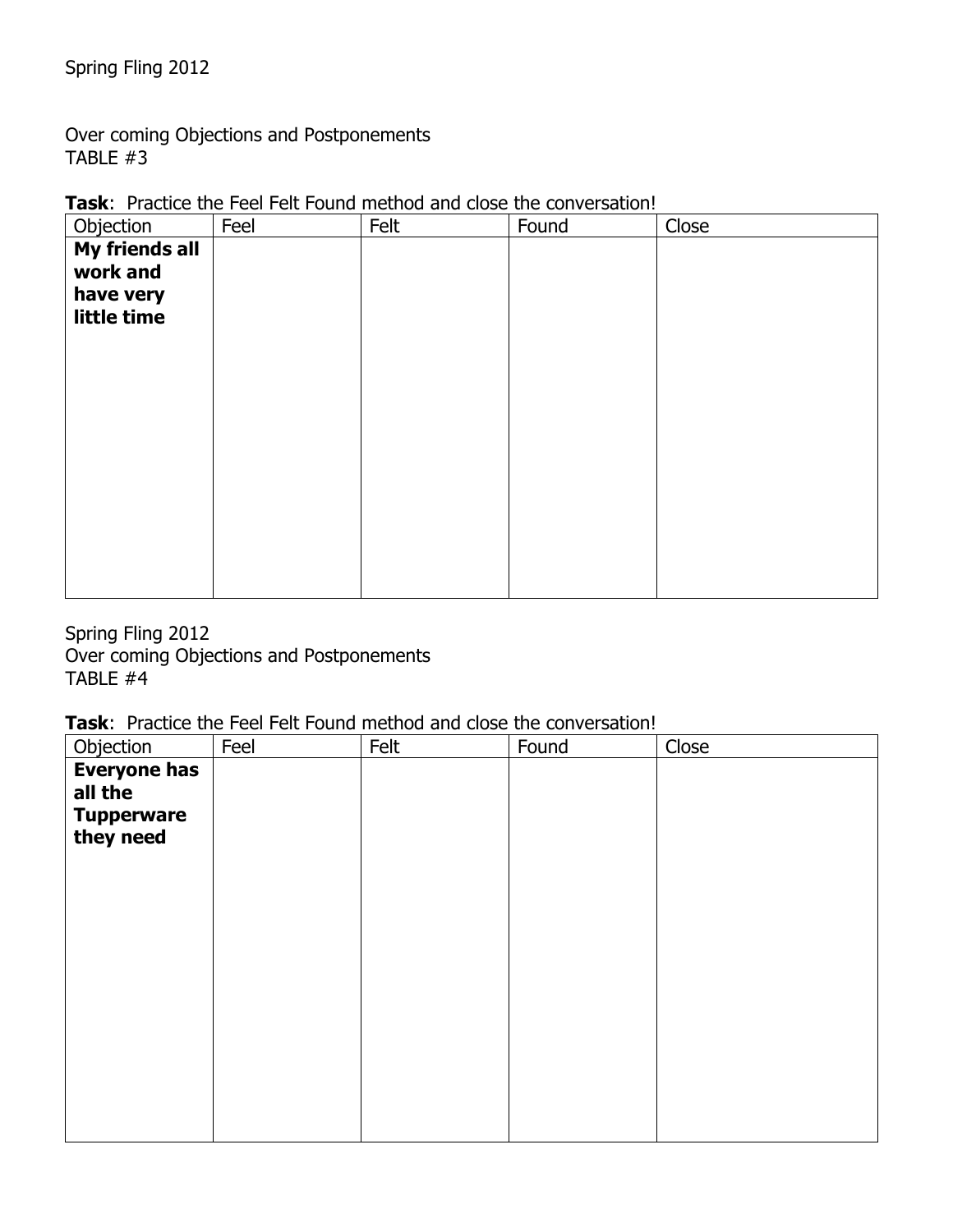| <b>Task:</b> Practice the Feel Felt Found method and close the conversation! |  |  |
|------------------------------------------------------------------------------|--|--|
|                                                                              |  |  |

| Objection             | Feel                          | Felt                                                    | Found                                                                                                                                      | Close                                        |
|-----------------------|-------------------------------|---------------------------------------------------------|--------------------------------------------------------------------------------------------------------------------------------------------|----------------------------------------------|
| My husband<br>objects | I understand<br>how you feel. | Ive had other<br>host that have<br>felt the same<br>way | What Ive found<br>is when you<br>show him all<br>the free<br>product you are<br>going to get<br>he'll be happier<br>your not buying<br>it! | Is Monday or<br>Wednesday better for<br>you? |

Spring Fling 2012 Over coming Objections and Postponements TABLE #6

| Objection                  | Feel         | Felt                                               | Found                                                                           | Close                                                                                                                     |
|----------------------------|--------------|----------------------------------------------------|---------------------------------------------------------------------------------|---------------------------------------------------------------------------------------------------------------------------|
| <b>My friends</b>          | I understand | I have friends                                     | They found                                                                      | Why don I call you back                                                                                                   |
| aren't the<br>"party" type | how you feel | that have felt<br>that way as<br>well <sup>'</sup> | that inviting co-<br>workers or<br>neighbours can<br>get more<br>people to come | in a couple of days after<br>you've talked to some of<br>these people and we<br>can talk about a date<br>early next week? |
|                            |              |                                                    |                                                                                 |                                                                                                                           |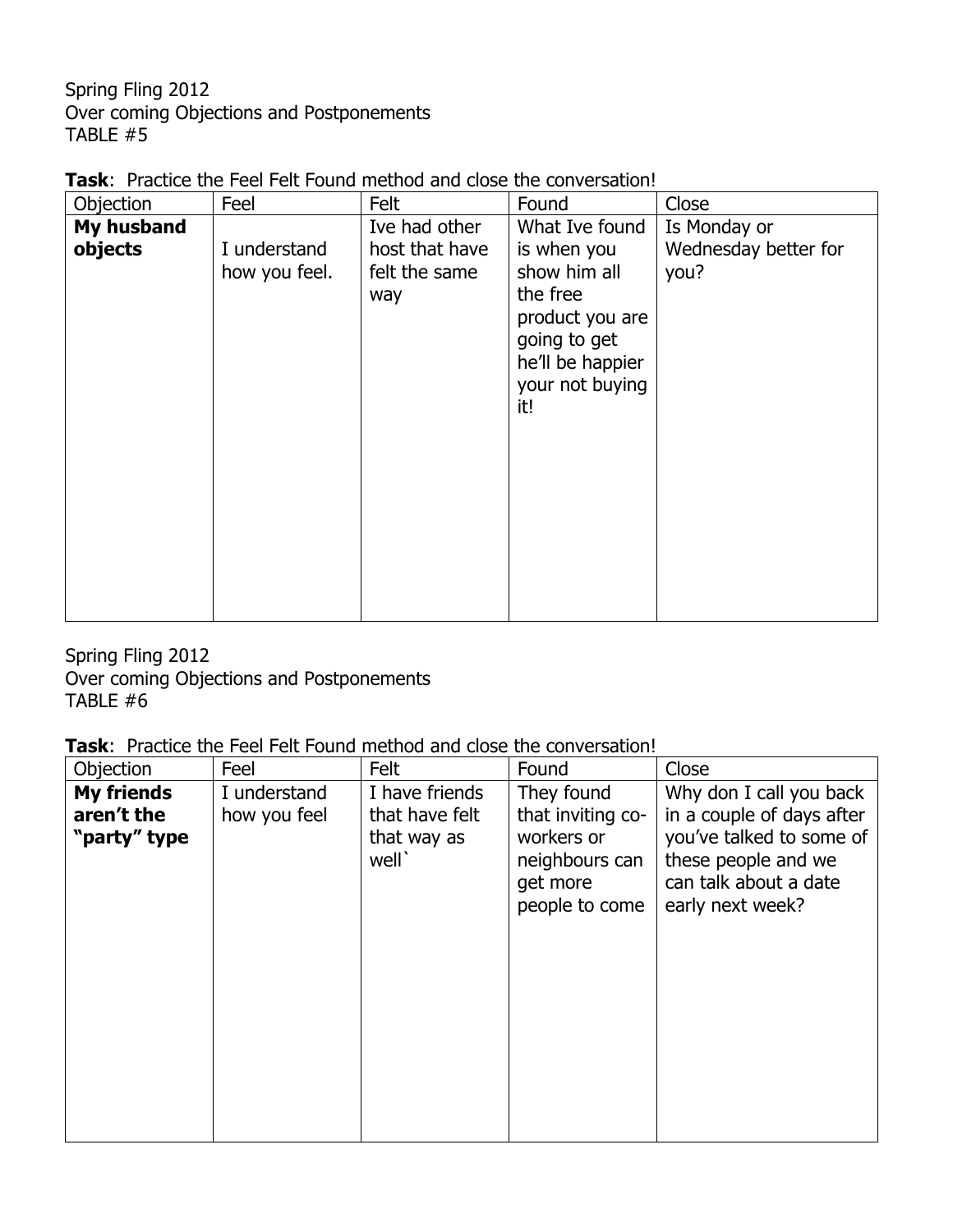| <b>Task:</b> Practice the Feel Felt Found method and close the conversation! |  |  |
|------------------------------------------------------------------------------|--|--|
|                                                                              |  |  |

| Feel         | Felt                                                         | Found                     | Close                    |
|--------------|--------------------------------------------------------------|---------------------------|--------------------------|
|              | I have had                                                   | I found a party           | Id still like to come to |
| I understand | other hostess                                                | can still be              | your house to do the     |
| you feel you |                                                              | successful                | party                    |
|              |                                                              |                           |                          |
|              |                                                              |                           |                          |
|              |                                                              |                           |                          |
|              |                                                              |                           |                          |
|              |                                                              |                           |                          |
|              |                                                              |                           |                          |
|              |                                                              |                           |                          |
|              |                                                              |                           |                          |
|              |                                                              |                           |                          |
|              |                                                              |                           |                          |
|              | would like to<br>cancel because<br>you only have 3<br>people | who have felt<br>this way |                          |

Spring Fling 2012 Over coming Objections and Postponements TABLE #8

| Objection          | Feel | Felt | Found | Close |
|--------------------|------|------|-------|-------|
| <b>No thanks I</b> |      |      |       |       |
| don't want to      |      |      |       |       |
| have a party       |      |      |       |       |
| right now          |      |      |       |       |
|                    |      |      |       |       |
|                    |      |      |       |       |
|                    |      |      |       |       |
|                    |      |      |       |       |
|                    |      |      |       |       |
|                    |      |      |       |       |
|                    |      |      |       |       |
|                    |      |      |       |       |
|                    |      |      |       |       |
|                    |      |      |       |       |
|                    |      |      |       |       |
|                    |      |      |       |       |
|                    |      |      |       |       |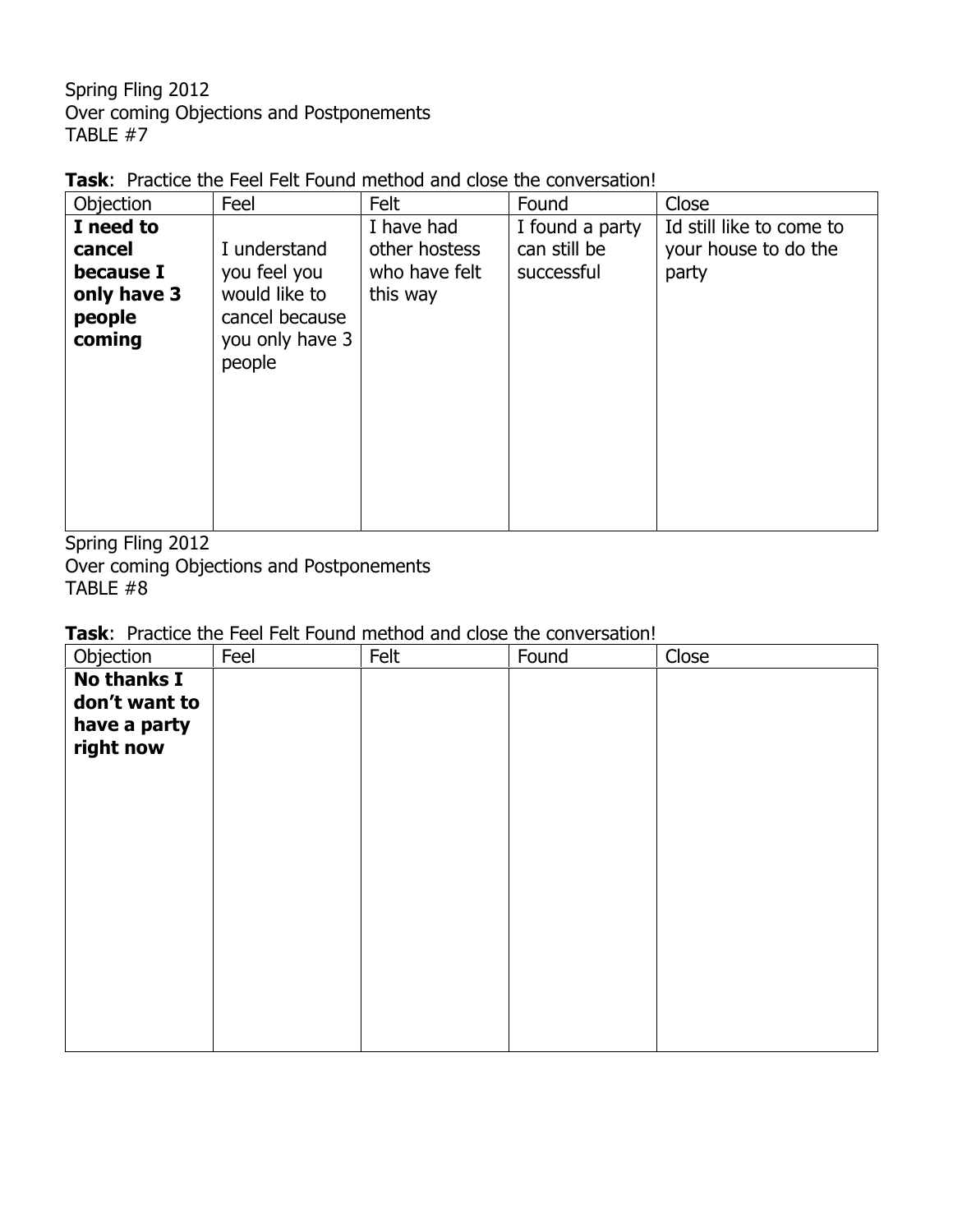| <b>Task:</b> Practice the Feel Felt Found method and close the conversation! |
|------------------------------------------------------------------------------|
|------------------------------------------------------------------------------|

| Objection                                                              | Feel                                              | Felt                                                        | Found                                                                                                                                                                                                                                                                                           | Close                                                                          |
|------------------------------------------------------------------------|---------------------------------------------------|-------------------------------------------------------------|-------------------------------------------------------------------------------------------------------------------------------------------------------------------------------------------------------------------------------------------------------------------------------------------------|--------------------------------------------------------------------------------|
| I cant have<br>my party<br>next week $-$<br>my parents<br>are gone and | I understand<br>your concern.<br>I understand its | I have had past<br>hostesses with<br>similar<br>situations. | What I have<br>found is<br>previous<br>hostesses have<br>made it a "kid-                                                                                                                                                                                                                        | I look forward to your<br>show!<br>Im happy we found a<br>solution and glad we |
| I have no one<br>to look after<br>the kids                             | difficult to find<br>babysitters                  | I have been in<br>that situation<br>before                  | friendly" party.<br>The kids can<br>help during the<br>party. We<br>could make<br>snacks for<br>them. If you<br>had a older<br>child coming<br>they could<br>watch the kids<br>in another<br>room. I will<br>bring special<br>gifts for them.<br>Do you have a<br>problem with<br>your children | could work this out.<br>See you at the party!                                  |
|                                                                        |                                                   |                                                             | attending your<br>party?                                                                                                                                                                                                                                                                        |                                                                                |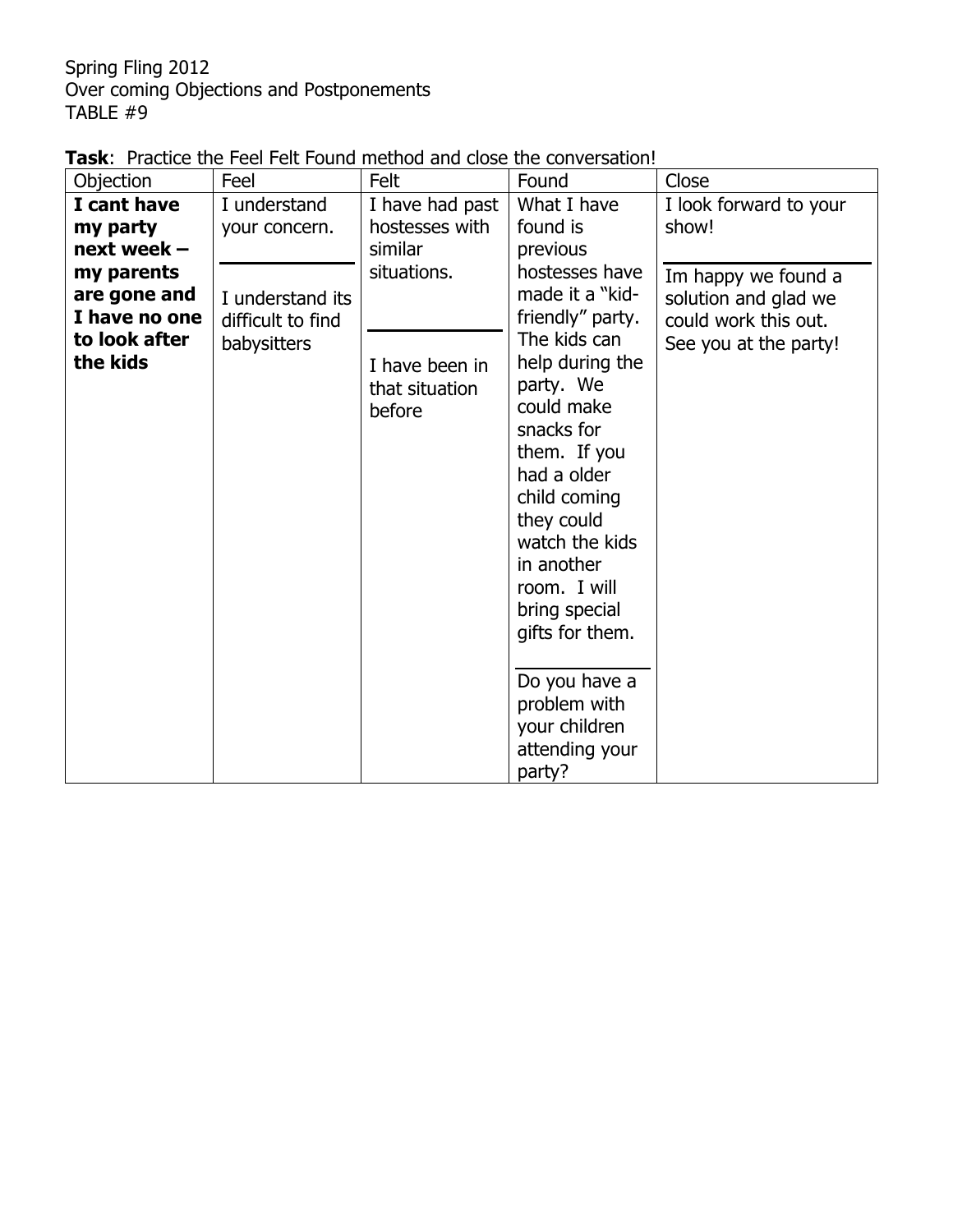| <b>Task:</b> Practice the Feel Felt Found method and close the conversation! |
|------------------------------------------------------------------------------|
|------------------------------------------------------------------------------|

| Objection                                                        | Feel                                                                                   | Felt                                                                              | Found                                                                                  | Close                                                                                                                                       |
|------------------------------------------------------------------|----------------------------------------------------------------------------------------|-----------------------------------------------------------------------------------|----------------------------------------------------------------------------------------|---------------------------------------------------------------------------------------------------------------------------------------------|
| I've tried<br>hosting a<br>party before<br>and it didn't<br>work | I understand<br>how you are<br>feeling nervous<br>from your<br>previous<br>experience. | I've also felt<br>frustrated when<br>parties have<br>not been a<br><b>SUCCESS</b> | I have found<br>that if we offer<br>a gift for<br>coming things<br>can turn<br>around. | Why don't you have a<br>couple of friends over<br>and tell them to bring a<br>friend as well. We'll<br>make a cake and have a<br>good time! |
|                                                                  |                                                                                        |                                                                                   |                                                                                        |                                                                                                                                             |

Spring Fling 2012 Over coming Objections and Postponements TABLE #11

| Objection     | Feel           | Felt           | Found            | Close                    |
|---------------|----------------|----------------|------------------|--------------------------|
| No way! I     | I know how     | I felt that no | However, what    | So, I realty encourage   |
| don't host    | you feel, when | one would      | I found worked   | you to host this         |
| these things! | I had to host  | come to my     | was getting      | Saturday to receive that |
|               | my first party | party          | outside orders   | salsa bowl you want.     |
|               |                |                | from friends     |                          |
|               |                | Others have    | and family       |                          |
|               |                | felt that way  |                  | Does Wed work? Its       |
|               |                | too            |                  | fun!                     |
|               |                |                | But I found      |                          |
|               | That's ok I    |                | that when you    |                          |
|               | understand     |                | hear about the   |                          |
|               | how you feel   |                | free gifts that  |                          |
|               |                |                | you will receive |                          |
|               |                |                | you will be      |                          |
|               |                |                | pleased          |                          |
|               |                |                |                  |                          |
|               |                |                |                  |                          |
|               |                |                |                  |                          |
|               |                |                |                  |                          |
|               |                |                |                  |                          |
|               |                |                |                  |                          |
|               |                |                |                  |                          |